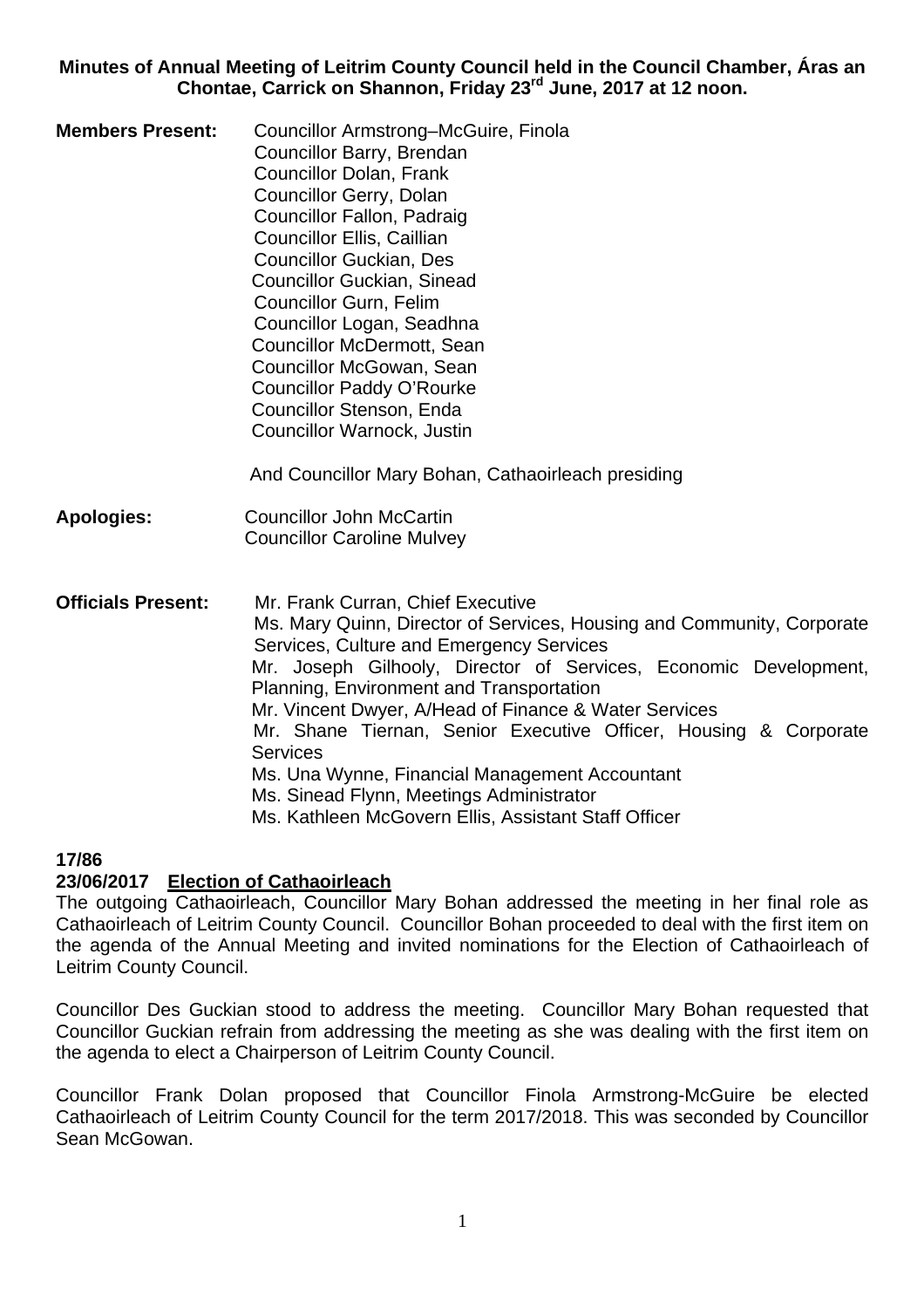Councillor Mary Bohan invited any other proposal for the Election of Chairperson, and no counterproposal was proposed. Councillor Mary Bohan deemed Councillor Finola Armstrong-McGuire elected as Chairperson of Leitrim County Council for the term 2017/2018.

### *Proposed by Councillor Frank Dolan, seconded by Councillor Sean McGowan AND RESOLVED;*

"That Councillor Finola Armstrong-McGuire is elected Cathaoirleach of Leitrim County Council for the year 2017/2018''.

Councillor Des Guckian addressed the meeting and stated that there was no requirement for an Annual Meeting and that the election of Chairperson could have been dealt with at the May Council meeting. Councillor Guckian also expressed his disappointment in relation to the power sharing agreement between the two main parties in the Council Chamber. Councillor Des Guckian then left the meeting.

Councillor Mary Bohan expressed her sincere thanks to Mr. Frank Curran, Chief Executive and to the staff of Leitrim County Council for their assistance and support during her term in office. Councillor Bohan also extended her gratitude to the many individuals and organisations that are working in the county, many of whom are working on a voluntary basis. Councillor Bohan also thanked the local media for their support.

Councillor Bohan highlighted a number of specific achievements that the Council had advanced over the last year and she paid special tribute to the Leitrim Association in London and New York. She referred to the recent passing of the Fracking Bill in the Dail advanced by Deputy Tony McLoughlin which she stated was a reflection of local democracy and the power of local people. In conclusion, Councillor Bohan welcomed the appointment of Minister Michael Ring as the Minister for Rural Development. She advised that the Council must continue to lobby Government for additional funding to be provided for Local Improvement Schemes, public lighting and footpaths and the introduction of a reconstruction grant for private dwellings.

The Members congratulated Councillor Bohan for the fair and impartial manner in which she conducted her role as Chairperson of Leitrim County Council. They also stated that Councillor Bohan was a great Ambassador for Leitrim while attending to her official duties abroad.

Mr. Frank Curran, Chief Executive, extended his gratitude to Councillor Bohan on behalf of the management and staff of Leitrim County Council and he presented a pictorial memoir of Councillor Bohan's year as Cathaoirleach.

Councillor Finola Armstrong-McGuire accepted the nomination as Cathaoirleach of Leitrim County Council. In her opening address, she extended her gratitude to her proposer and seconder, to her family, friends and colleagues for their support. Councillor Armstrong-McGuire advised that she looked forward to representing the county as Cathaoirleach of Leitrim County Council. She outlined that she will seek the support of her fellow members to work together for the benefit of the county to increase employment opportunities in Leitrim, to maximise all funding opportunities and to continue to promote the county as a tourist location.

The Chief Executive and the Members congratulated Councillor Armstrong-McGuire on her election as Chairperson of Leitrim County Council.